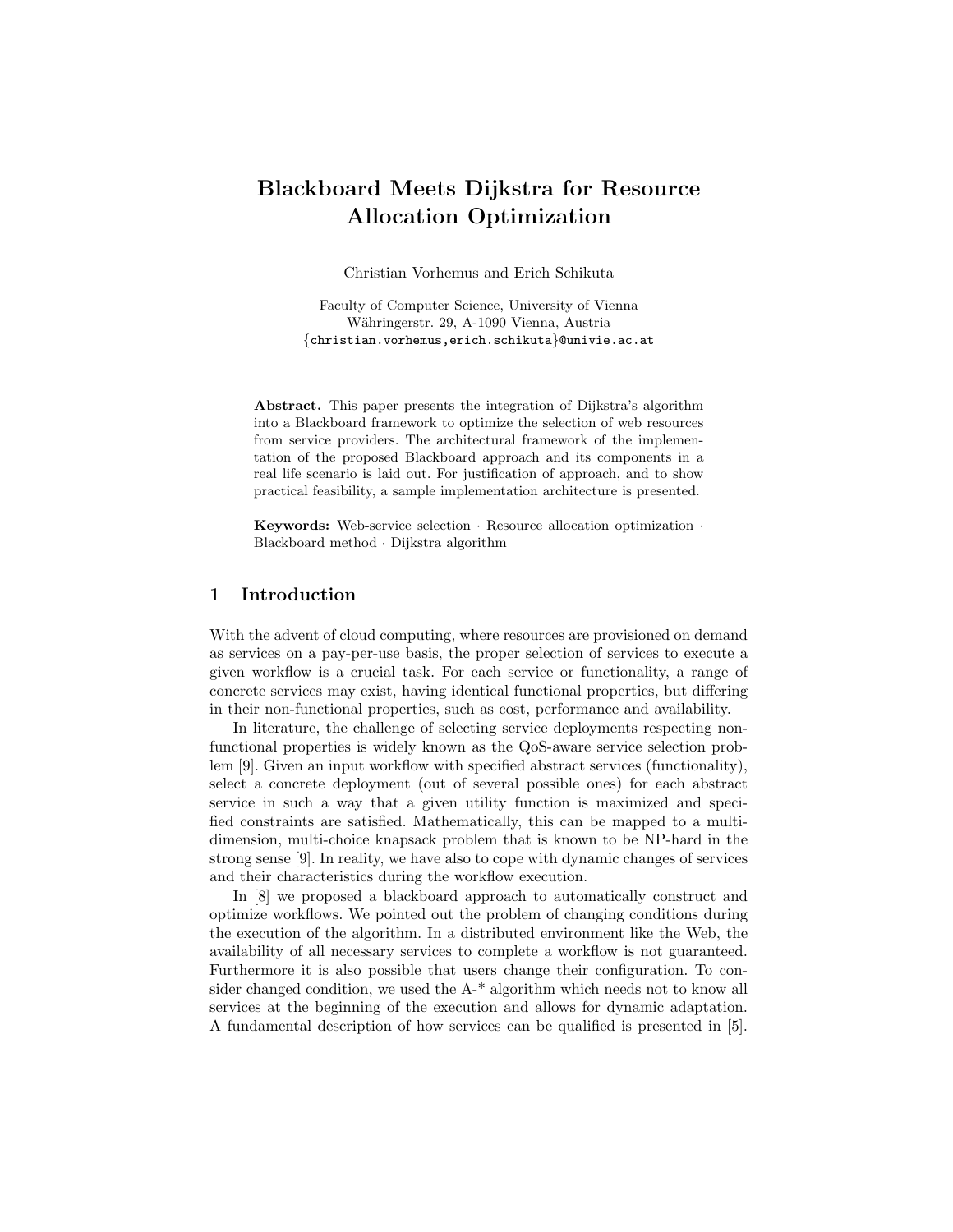#### 2 Ch. Vorhemus, E. Schikuta

Among an UML-based approach to classify QoS-Attributes, also a detailed description of how services can be combined is given.

This paper presents a novel approach for the optimization of web service selection.Hereby, we propose an artificial intelligence approach by mapping the service selection problem to a graph representation and to apply a combination of Dijkstra's algorithm and Blackboard method for optimization.

The layout of the paper is as follows: The Blackboard method and its optimization approach are presented in section 2. In section 3 we depict the architecture for the implementation of the proposed optimization framework for real world scenarios, where all our theoretical findings are knot together. The paper closes with a conclusion of the findings and look-out to further research.

# 2 The Blackboard Approach

The blackboard method [2] originally comes from artificial intelligence and uses different expert knowledge resources taking part in a stepwise process to construct solutions to given problems. The Blackboard framework consists of four different elements:

- A global blackboard representing shared information space considering input data and partial solutions, where different experts collect their knowledge and form the partial solutions to a global optimal solution.
- A resource is any kind of service which provides functionality that is needed to finish a subtask of a workflow.
- Agents are autonomous pieces of software. Their purpose is finding suitable resources for the Blackboard. An Agent can be a service too and therefore also be provided from external sources.
- $\sim$  Controller: There are different kinds of controlling components (see 3). Their main purpose is controlling the start of the algorithm, managing the brokers and bringing the results back to the user.

The Blackboard approach expands (combines) promising resource offerings (combinations) step by step, which are stored in the OpenList. All already used resource offerings are stored in the ClosedList. The Blackboard is divided into several regions and each region represents a subtask of a workflow. Which and how many regions exist depends on the workflow.

We give a simple example to outline the previous descriptions. Imagine, a user wants to store a video online. He also wants to convert the video from AVI to FLV and compress it to save disk space. The user normally does not care, how this workflow is completed in detail, he just wants a good, quick and cheap solution. Furthermore, the user does not want to start each subtask manually. He just defines the tasks and hands the video over to the Blackboard. Figure 1 gives a graphical representation.

The first question which shows up is: What is a good solution for the user? It is necessary to assign a numerical value to each subtask to make a comparison possible. These values are called "cost". Cost are constituted of "Quality of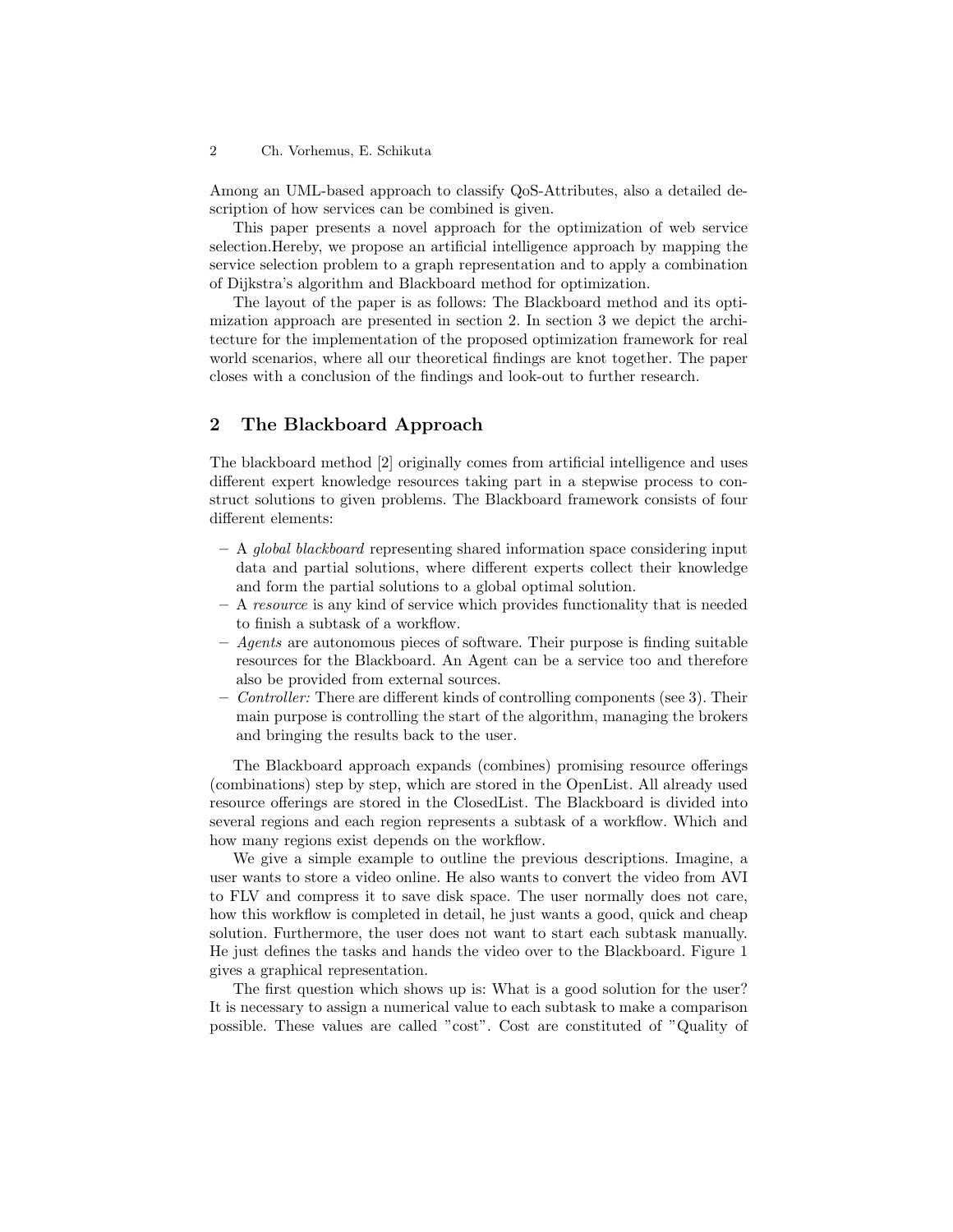

Fig. 1. Example of a workflow

Service" parameters, short QoS. The second question is: How can a user specify restrictions on the workflow? In our example, the user may need a minimum of 15GB of disk space to store the video, so it only makes sense to search for services which provide more than 15 gigabyte space. These rules are input parameters to the Blackboard. In our example we have the restriction, that the value for converting the video should be smaller than 60, the compression-ratio has to be greater than 20, the disk space has to be greater than 15.

Figure 2 shows a simple Blackboard consisting of 3 regions: convert, compress and store. For region "convert", three different services are available. To all services, a value is assigned. In this example we assume that there is only one cost-parameter for each service.



Fig. 2. Minimum cost path

We now have to find services which fulfill our restrictions, in other words, for the first region we search all services with an offer less than 60 and calculate the cost for each service. Then we look for the service with the minimal cost of each region. These are our optimal services.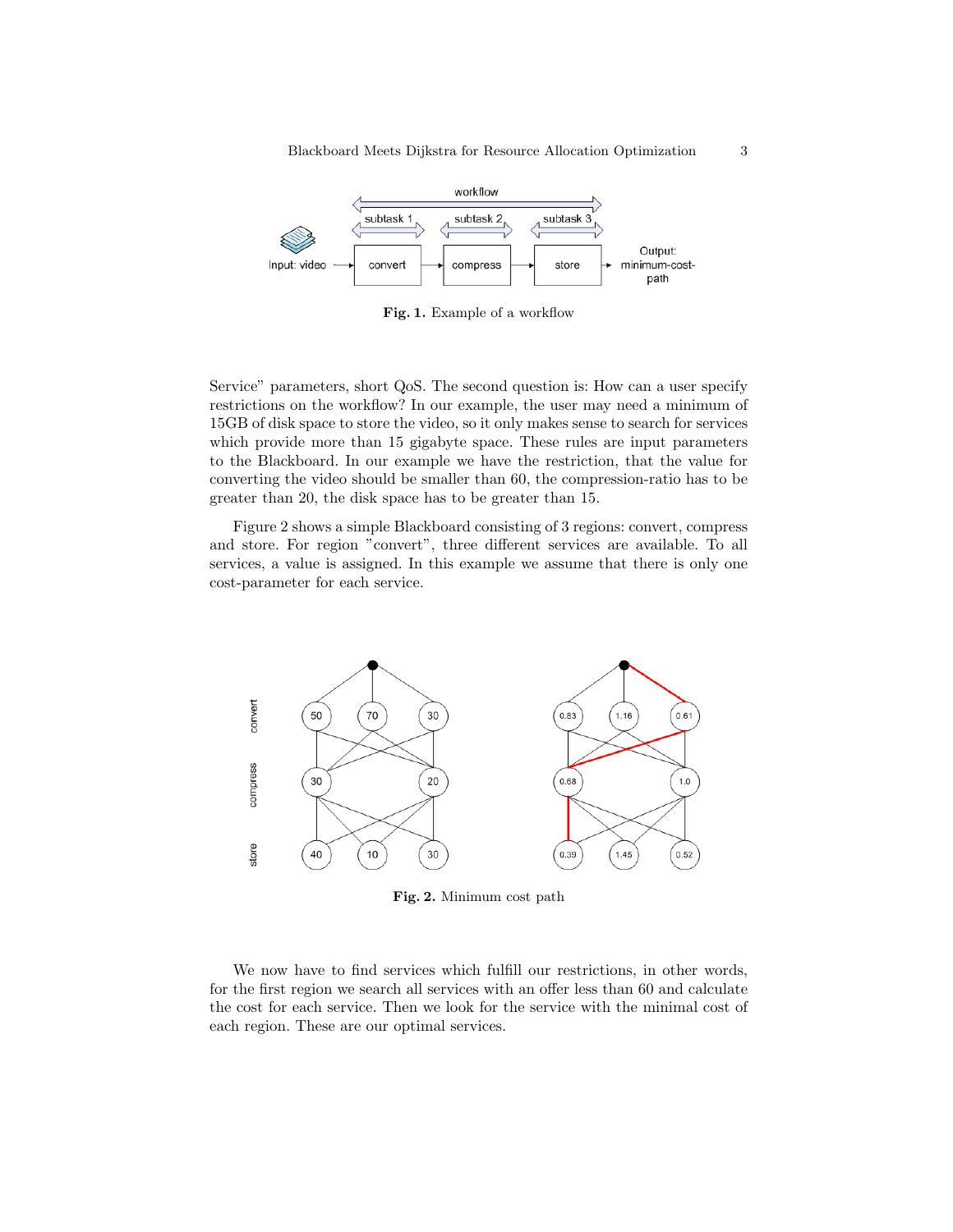4 Ch. Vorhemus, E. Schikuta

#### 2.1 Finding the Best Service Provider

In practice, there is more than one value to describe the cost of a service. For example, the user is not only interested which services offer a disk space greater than 15GB, but he also includes the price for the storage in his calculations. To handle this scenario, we list all parameters of all providers and connect them, the result is a graph. Figure 3 shows the subtask "convert" and two providers (with ID 10 and 20). The first provider offers the conversion to AVI, the second offers the conversion to FLV and gives two more options to choose from, a faster and more expensive possibility (runtime) and a slower option with a lower price. Again, the user sets restrictions; in this example he chose FLV as output format, a runtime less than 80 and a price less than 60. Applying the formulas above to our parameters, we get the cost for each node. Note, that in case of Booleanparameters, the cost are set to zero if the condition is true and set to infinity, if the condition is false.



Fig. 3. Calculation of the cost of each node

To find the best provider, we use an algorithm to find the lowest cost path. The Dijkstra algorithm is an appropriate choice for this purpose. In some cases, the estimated cost for a node may be known in advance. If a good estimator is known and the risk of overestimating the cost is low, we can use the A-\* algorithm instead of Dijkstra's algorithm to calculate the total cost.

### 2.2 Blackboard meets Dijkstra

Our Blackboard approach using Dijkstra's algorithm is defined by algorithm 1. The algorithm receives a list of regions (e.g. format, price and runtime) and a list of parameters as an input. Parameters are numerical values, such as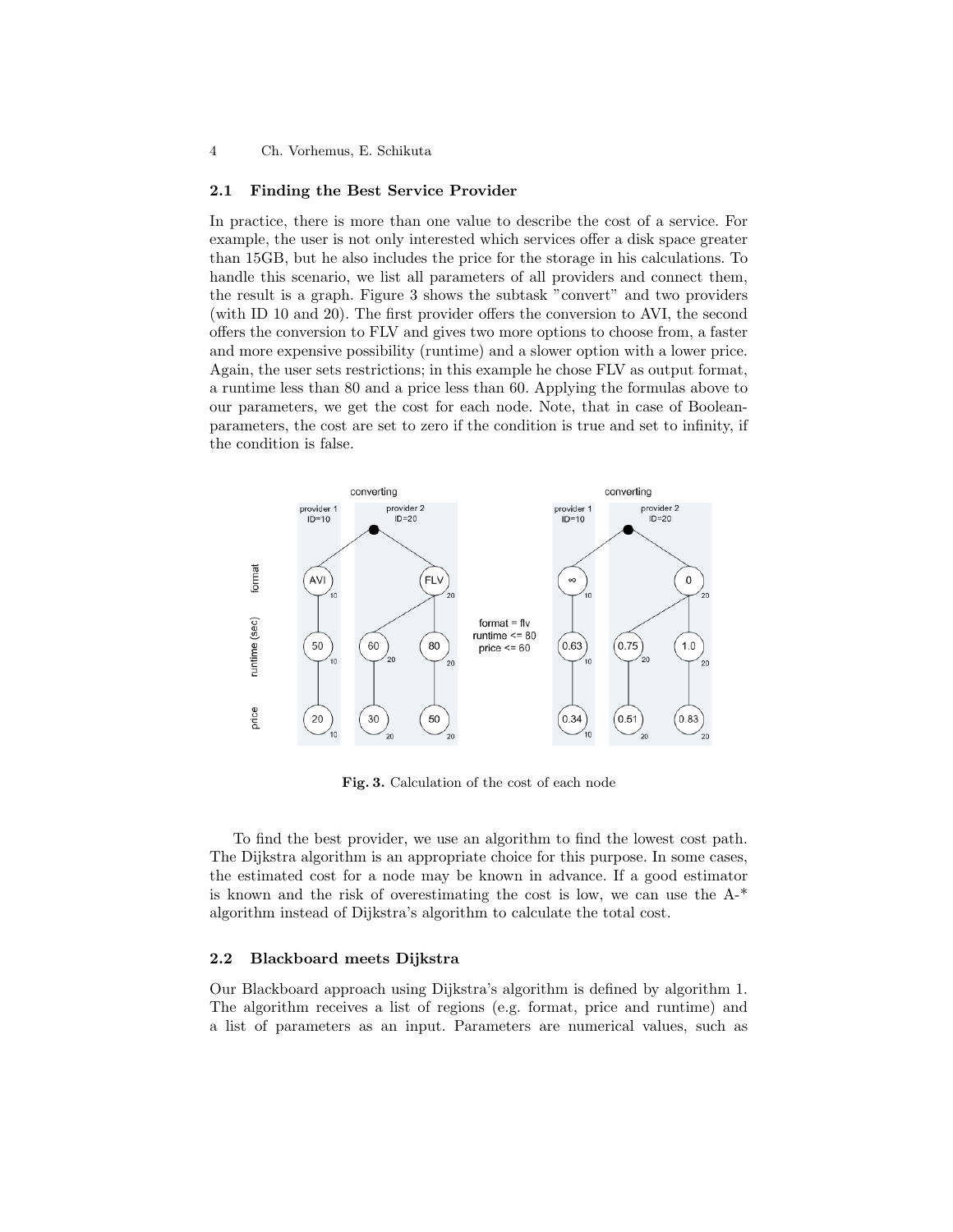price=30. Each parameter is assigned to a service provider (serviceID), for example [price=30, serviceID=10].

input: List of regions, list of parameters

```
1 OpenList = [];
 2 ClosedList = [];
 3 path = [];
 4 firstRegion = regionlist[0];
 5 lastRegion = regionlist[len(regionlist)-1];
 6 OpenList.add(allNodesOf(firstRegion));
 7 retrace(Node)
 \bullet \quad | \quad \text{path} \mid = \text{Node};9 if Node.region is firstregion then
10 \phantom{0} return
11 else
12 | retrace(Node.ancestor)
13 end
14 end
15 while OpenList not emtpy do
16 | calculateCosts(OpenList);
17 currentNode = minimum_cost(OpenList);
18 | if currentNode-region = lastRegion then
19 | retrace(current);
20 end
21 foreach parameter in parameterlist do
22 | nextRegion = regionlist.index(current.region)+1;
23 if parameter.region = nextRegion parameter not in OpenList and
           parameter not in ClosedList and parameter.serviceID =current.serviceID then
24 | | parameter.cost = current.cost + parameter.cost;
25 | | | OpenList += parameter;
26 | | parameter.ancestor = current;
27 | end
28 end
29 | OpenList = OpenList \ current;
30 ClosedList += current:
31 end
```
Algorithm 1: Find the best provider combintation

The approach is depicted in algorithm 1. It starts with the function calculateCosts() to determine the cost of each parameter. Then, the node with the lowest cost is added to the OpenList. The OpenList contains all known but not yet visited nodes. Then, it is checked if the current node is an "endnode" (which means, the last region of the board is reached). If this is not the case, all nodes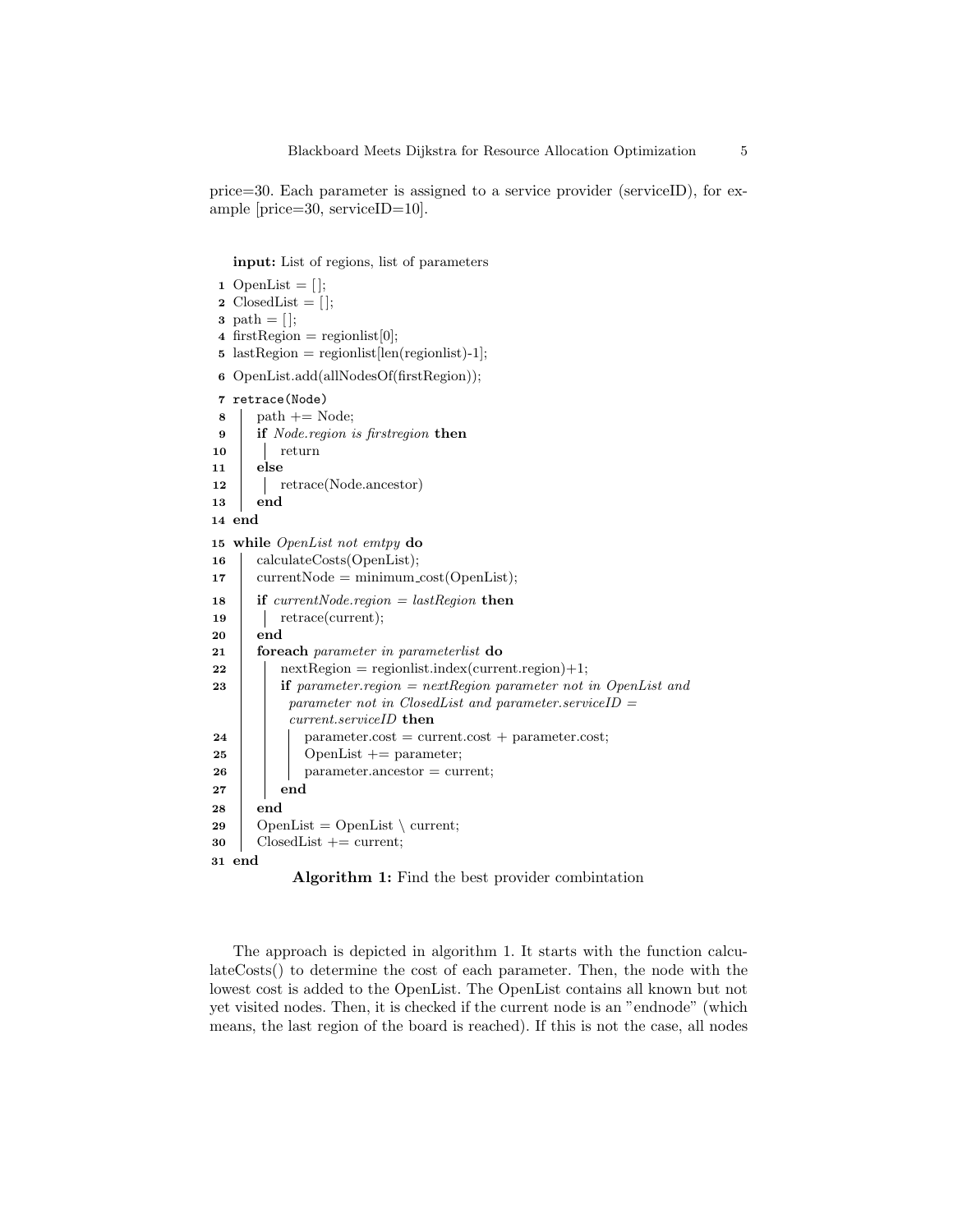from the next region, which are provided from the same service provider as the current node are added to the OpenList. Finally, the current node is removed from the OpenList and added to the ClosedList. The ClosedList contains all nodes, which are already visited. The algorithm is running till there are nodes in the OpenList or the exit condition is fulfilled.

# 3 Workflow Optimization Implementation Architecture

Computational science applications all over the world can benefit from our framework. A real-world application scenario, which we used in the past [6], is the scientific workflow environment of the ATLAS Experiment aiming at discovering new physics at the Large Hadron Collider [1]. The TAG system [3] is a distributed system composed of databases and several web services accessing them.

To describe the implementation architecture of our Blackboard based optimization framework we use the Model-View-Controller concept. A URL opened in a standard Webbrowser represents the "view". The user has the opportunity to set rules via HTML-form, all rules are stored in a shared repository to which only the user and the Blackboard have access. The GUI also displays the results of the algorithm, i.e. those service providers with the best offer. Subsequently, the workflow executes autonomously: The user receives a response with the best offer and has to confirm it. Afterwards, all tasks of the workflow are completed automatically.



Fig. 4. The components of the sample implementation of the Blackboard approach

Figure 4 shows the graphical representation of the architecture: The left part shows the layer of the user, the right part is the service-layer. The core consists of the Blackboard, which is implemented in the sample-code as a class and